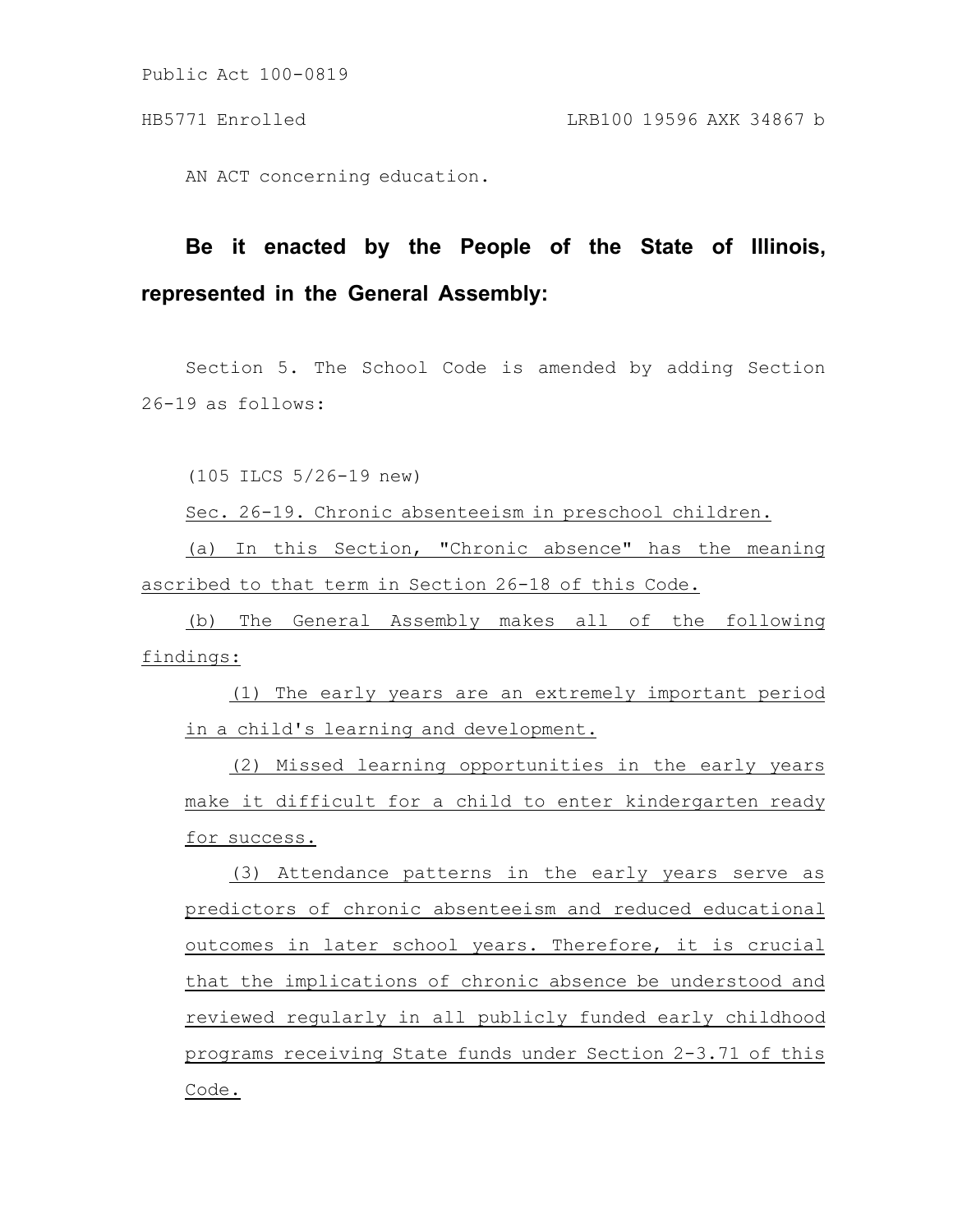Public Act 100-0819

(c) Beginning July 1, 2019, any publicly funded early childhood program receiving State funds under Section 2-3.71 of this Code shall collect and review its chronic absence data and determine what support and resources are needed to positively engage chronically absent students and their families to encourage the habit of daily attendance and promote success.

(d) Publicly funded early childhood programs receiving State funds under Section 2-3.71 of this Code are encouraged to do all of the following:

(1) Provide support to students who are at risk of reaching or exceeding chronic absence levels.

(2) Make resources available to families, such as those available through the State Board of Education's Family Engagement Framework, to support and encourage families to ensure their children's daily program attendance.

(3) Include information about chronic absenteeism as part of their preschool to kindergarten transition resources.

(e) On or before July 1, 2020, and annually thereafter, an early childhood program shall report all data collected under subsection (c) of this Section to the State Board of Education, which shall make the report publicly available via the Illinois Early Childhood Asset Map Internet website and the Preschool for All Program or Preschool for All Expansion Program triennial report.

Section 99. Effective date. This Act takes effect July 1,